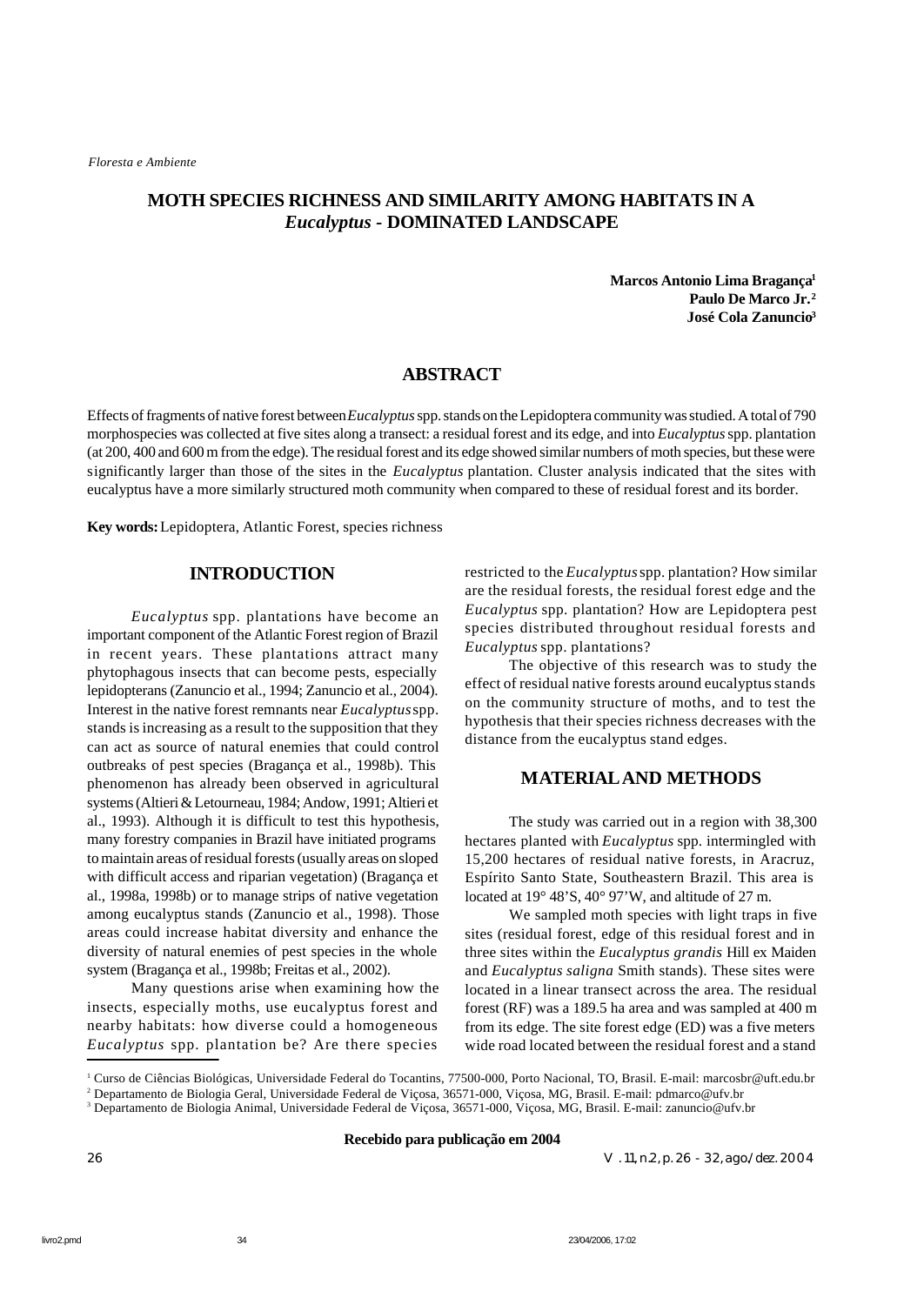of *E. grandis*. The third trap was placed in an *E. grandis* stand (GRA) at 200 m from the forest edge site. The fourth (GRA/SAL1) and the fifth sites (GRA/SAL2) were placed near the limits between *E. grandis* and *E. saligna* stands, at 400 and 600 m from the forest edge site, respectevely. Due to the presence of other residual forests forming a mosaic in the area, the site GRA/SAL2 was positioned 300 m from the next residual forest. A detailed map of the area may be seen in Bragança et al. (1998a, 1998b). *Eucalyptus grandis* and *E. saligna* plantations were five years old and the trees 25 m high at the beginning of the sampling. No cultural practices (either mechanized or chemical) were made six months before and during sampling.

In each site, three samples were taken twice a month, during five months. The light traps were turned on at 4:00 p.m. and turned off at 7:00 a.m. on the next day. A random selection was used to determine the sites to sample at each night, with the restriction that the distances between the selected sites must be equal to or greater than 400 m, avoiding possible interference between light traps (Baker & Sadovy, 1978). The moths studied were those of body length greater than 6 mm. All individuals were assigned initially as morphospecies and compared to the determined material of the scientific entomological collection in the Universidade Federal de Viçosa. When a taxonomic determination was impossible the insect was included in the analysis as a morphospecies. Voucher specimens of moths have been deposited in the entomologycal collection of Aracruz Celulose S. A., in Aracruz, Espírito Santo State, Brazil.

To compare the frequency of restricted species between sites a chi-square analysis was used. As we analysed five different sites (4 degrees of freedom), we choose some comparisons in order to analyze some general *Floresta e Ambiente*

hypothesis about species richness in these areas. These comparisons were: i) residual forest + forest edge *vs* eucalyptus sites (GRA, GRA/SAL1, GRA/SAL2); ii) differences between eucalyptus sites; iii) residual forest *vs* forest edge. These planned comparisons were done according to Zar (1984).

A jackknife procedure was used to compare the estimated species richness across sites (Heltshe & Forrester, 1983). This procedure aimed to correct the bias of the observed moth species richness by the repetition estimating species richness when each sample is dropped from the analysis. It also permitted to estimate the variance and a proper statistical test of the null hypothesis of the equal species richness among sites. Many studies had employed this procedure which shows a good precision to correct the bias and estimate variances in species richness (Colwell & Coddington, 1994). A confidence interval to the jackknife estimate of species richness was produced using the variance of the estimate and standard normal theory (Manly, 1991).

Cluster analysis was used to determine the degree of similarity between sites with an Unweight Pair Group Method Average Linkage (UPGMA), and Euclidean distances as a resemblance function (Ludwig & Reynolds, 1988; Manly, 1994).

### **RESULTS AND DISCUSSION**

A total of 8,529 individuals belonging to 790 moth morphospecies (155 identified to species level belonging to 20 families) were collected. Twenty-two pest species were found during the sampling (Table 1).

| Table 1. Moth species considered pests of <i>Eucalyptus</i> spp. sampled in five sites (residual Atlantic Forest = RF, forest |
|-------------------------------------------------------------------------------------------------------------------------------|
| edge = ED, Eucalyptus grandis stand at 200 m from the forest edge = GRA, E. grandis and Eucalyptus saligna                    |
| stand at 400 m from the forest edge = GRA/SAL1, and E. grandis and E. saligna stand at 600 m from the forest                  |
| $edge = GRA/SAL2$ in Aracruz. Southeastern Brazil.                                                                            |

|                                              |              | <b>Sample sites</b> |    |            |      |                  |  |  |
|----------------------------------------------|--------------|---------------------|----|------------|------|------------------|--|--|
| <b>Moth species</b>                          | Family       | RF                  | ED | <b>GRA</b> | GRA/ | GRA/             |  |  |
|                                              |              |                     |    |            | SAL1 | SAL <sub>2</sub> |  |  |
| <b>Primary pests</b>                         |              |                     |    |            |      |                  |  |  |
| Apatelodes sericea Schaus, 1896              | Eupterotidae | X                   | X  | X          | X    | X                |  |  |
| Eupseudosoma involuta (Sepp, 1852)           | Arctiidae    |                     | X  | X          | X    | X                |  |  |
| Glena bipennaria (Guenée, 1857)              | Geometridae  |                     |    | X          | X    | X                |  |  |
| Glena sp. 1                                  | Geometrida   | X                   |    | X          | X    | X                |  |  |
| Glena sp. 2                                  | Geometridae  |                     | X  | X          |      | X                |  |  |
| Oxydia vesulia (Cramer, 1779)                | Geometridae  | X                   | X  | X          | X    | X                |  |  |
| Stenalcidia sp.                              | Geometridae  |                     | X  | X          | X    | X                |  |  |
| Thyrinteina arnobia (Cramer, 1778)           | Geometridae  |                     | X  | X          | X    | X                |  |  |
| Thyrinteina leucoceraea (Rindge, 1961)       | Geometridae  |                     | X  | X          | X    | X                |  |  |
| Sarsina violascens (Herrich-Schaeffer, 1856) | Lymantriidae |                     | X  |            | X    | X                |  |  |
| V. 11, n.2, p. 26 - 32, ago./dez. 2004       |              |                     |    |            |      | 27               |  |  |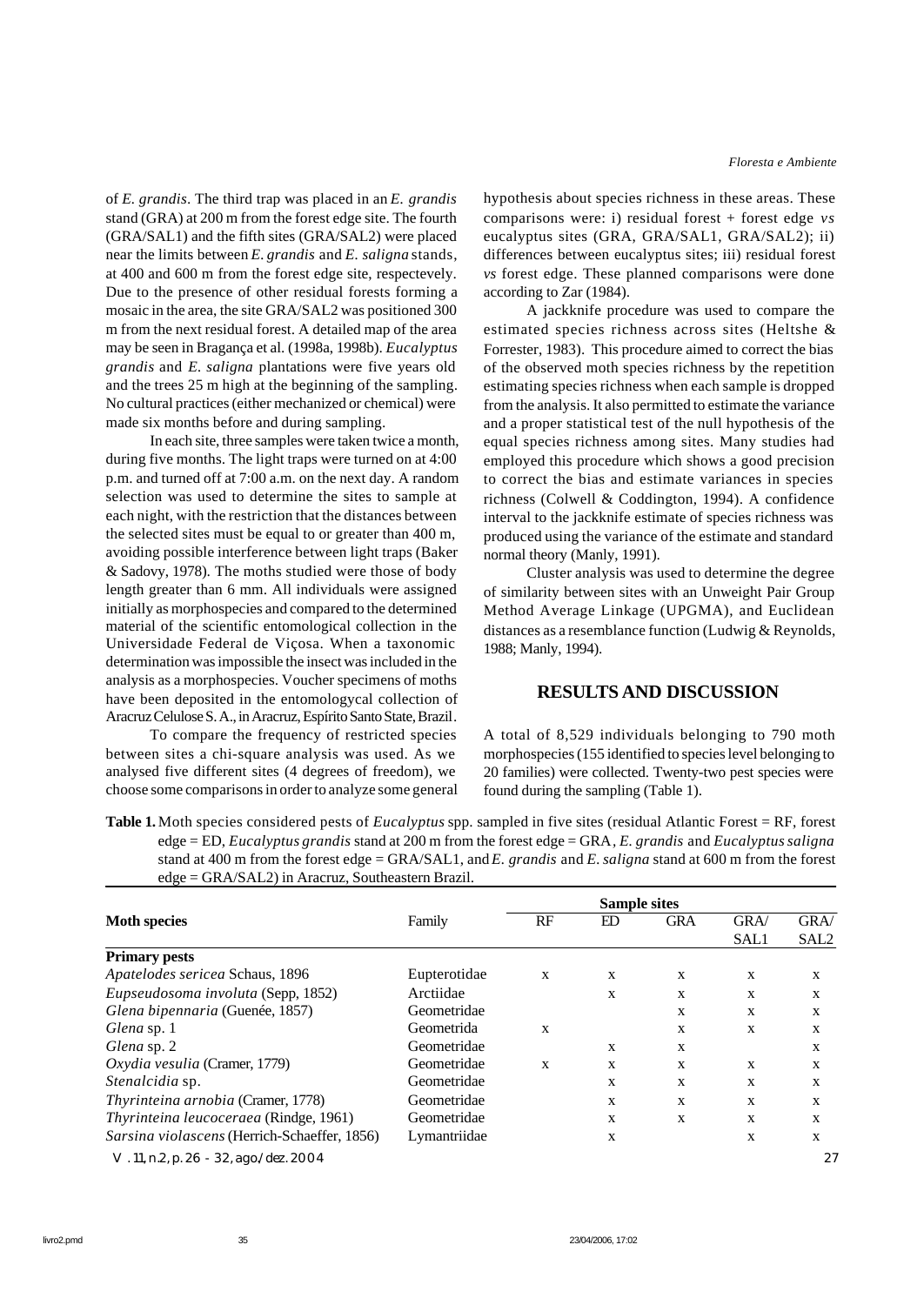*Floresta e Ambiente*

| Table 1. Continuação                     |               |   |   |              |              |              |
|------------------------------------------|---------------|---|---|--------------|--------------|--------------|
| <b>Secondary pests</b>                   |               |   |   |              |              |              |
| Aeschropteryx onustaria (Geyer)          | Geometridae   |   | X | $\mathbf{x}$ | $\mathbf{x}$ | X            |
| Automeris melanops (Walker, 1865)        | Saturniidae   |   | X | X            |              |              |
| Carthara albicosta Walker, 1865          | Noctuidae     |   | X |              | X            | X            |
| Cosmosoma auge (L., 1767)                | Amatidae      |   | X |              |              |              |
| Eacles penelope ducalis (Walker, 1855)   | Saturniidae   |   | X | $\mathbf{x}$ | X            | $\mathbf{x}$ |
| <i>Hylesia nanus</i> (Walker, 1855)      | Saturniidae   |   | X |              | X            | X            |
| Hylesia sp.                              | Saturniidae   | X |   |              | X            |              |
| <i>Hyperchiria incisa</i> (Walker, 1855) | Saturniidae   |   | X |              |              |              |
| <i>Idalus herois</i> (Schaus, 1889)      | Arctiidae     | X | X | X            | X            | X            |
| Megalopyge albicollis (Walker, 1855)     | Megalopygidae | X |   |              |              |              |
| <i>Periga</i> sp.                        | Saturniidae   | X | X |              |              |              |
| Perigea apameoides icole Grote, 1875     | Noctuidae     |   | X |              |              |              |

These species were considered as pests using the criteria described by Zanuncio et al. (1994) or because they have occurred at least once in outbreak conditions in Aracruz or other areas in Brazil (primary pests) or they were proved to use *Eucalyptus* spp. as food resource, but have not yet occurred in outbreaks (secondary pests). These pest species represent only a small number of each assemblage and their proportional contribution to species richness increased from the residual forest to the eucalyptus stands (Table 2).

**Table 2.** Observed species richness, pest species and restricted species of moths collected in five sites along a transect (residual Atlantic Forest, forest edge, *Eucalyptus grandis* stand at 200 m from the forest edge*, E. grandis* and *Eucalyptus saligna* stand at 400 m from the forest edge, and *E. grandis* and *E. saligna* stand at 600 m from the forest edge) in Aracruz, Southeastern Brazil.

| <b>Sites</b>                          | Observed         | Pest species |     |             | Restricted species |  |  |
|---------------------------------------|------------------|--------------|-----|-------------|--------------------|--|--|
|                                       | species richness | Number       | %   | %<br>Number |                    |  |  |
| <b>Residual forest</b>                | 397              | 8            | 2.0 | 37.0<br>147 |                    |  |  |
| Forest edge                           | 419              | 18           | 4.3 | 22.9<br>96  |                    |  |  |
| E. grandis 200 m                      | 269              | 13           | 4.8 | 38<br>14.1  |                    |  |  |
| E. grandis/E. saligna $400 \text{ m}$ | 298              | 15           | 5.0 | 16.8<br>50  |                    |  |  |
| E. grandis/E. saligna $600 \text{ m}$ | 290              | 15           | 5.2 | 13.5<br>39  |                    |  |  |

There was a clear gradient in the locally restricted species from the residual forest (37.0% of the total species) to the eucalyptus stands (13.5-16.8%) with intermediate results to the forest edge (22.9%) (Table 2;  $2=78.95$ ; df = 4, P < 0.001). There were more restricted species in the combination of forest edge and residual forest than in the eucalyptus sites  $(2=54.31)$ ;  $df = 1$ ;  $P < 0.001$ ). The residual forest had more restricted species than the edge  $(2=19.42; df = 1; P < 0.001)$  and the three eucalyptus stands had no differences in restricted species proportions ( $2 = 1.44$ ; df = 2; P = 0.487)

28 V. 11, n.2, p. 26 - 32, ago./dez. 2004 The increase in species richness and the presence of species restricted to the forest edge support the idea that this site represents a defined ecological unit. Although the

forest edge is not a distinctive habitat to our senses it had 22.9% of moth species restricted to it. This was probably due to an array of distinct host plants that occur from the edge to the eucalyptus stands and to the residual foresty (M.A.L. Bragança, personal observation), and also to possible microclimatic differences among those areas (Camargo & Kapos, 1995; Chen et al., 1999).

Restricted species usually had low abundance in all sites. This suggests that these species could be not common in these areas and that they do not really contribute to the interactions observed in these systems or, alternatively, they could be habitat or host specialized species and their distribution limited by such factors.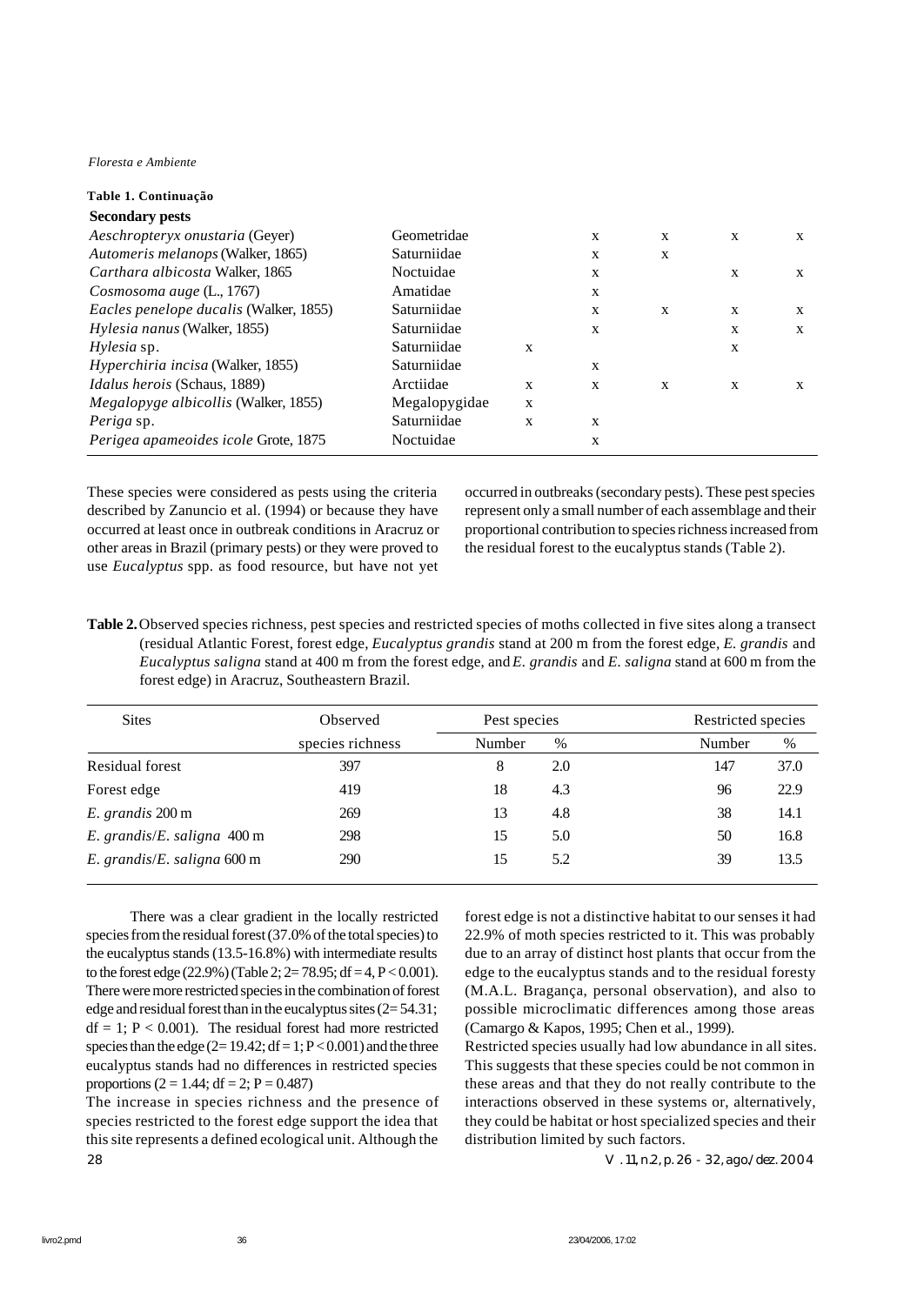The confidence intervals to the jackknife estimate of species richness show that the residual forest and the forest edge had more species than all other sites (Figure 1). These two sites were not statistically different. The *E. grandis* site had the lowest species richness and the two mixed sites with *E. grandis* and *E. saligna* had similar species richness (Figure 1). Ecological theory usually predicted that lower

habitat heterogeneity (both expressed in plant types as plant architecture) lead to a lower microhabitat and resource diversity (Lawton & Strong, 1981; Lawton, 1983). Even when a young plant community could be favoured in the *Eucalyptus* spp. plantation (Silva et al., 1995), this system would support few moth species probably as a result of their low number of host plants (low chemical variation).



**Figure 1.** Jackknife estimates of species richness of moths (bars represent a confidence interval at 5%) at five sites in an *Eucalyptus* spp. plantation (residual Atlantic Forest = RF, forest edge = ED, *Eucalyptus grandis* stand at 200 m from the forest edge = GRA*, E. grandis* and *Eucalyptus saligna* stand at 400 m from the forest edge = GRA/SAL1, and *E. grandis* and *E. saligna* stand at 600 m from the forest edge = GRA/SAL2) in Aracruz, Southeastern Brazil.

The cluster analysis (Figure 2) showed that the eucalyptus sites were more similar in their moth community structure (composition and abundance). In these sites the *E. grandis/E. saligna* stands had even higher similarity. Otherwise, the forest edge and the residual forest were similar but with lower degree compared to the eucalyptus stands. There was a decrease of similarity from the

eucalyptus stands to the residual forest, mainly due to the presence of restricted species (Table 2). Similar general pattern was observed on the presence of pest species in the assemblages (Figure 3). *Glena bipennaria* occurred only in the eucalyptus sites while *C. auge*, *H. incisa*, *M. albicollis*, *Periga* sp. and *P. apameoides icole* were collected only in the residual forest and its edge (Table 1).



**Figure 2.** Cluster analysis of five Lepidoptera assemblages (residual Atlantic Forest = RF, forest edge = ED, *Eucalyptus grandis* stand at 200 m from the forest edge = GRA*, E. grandis* and *Eucalyptus saligna* stand at 400 m from the forest edge = GRA/SAL1, and *E. grandis* and *E. saligna* stand at 600 m from the forest edge = GRA/SAL2) using Euclidean distances, in Aracruz, Southeastern Brazil.

V. 11, n.2, p. 26 - 32, ago./dez. 2004 29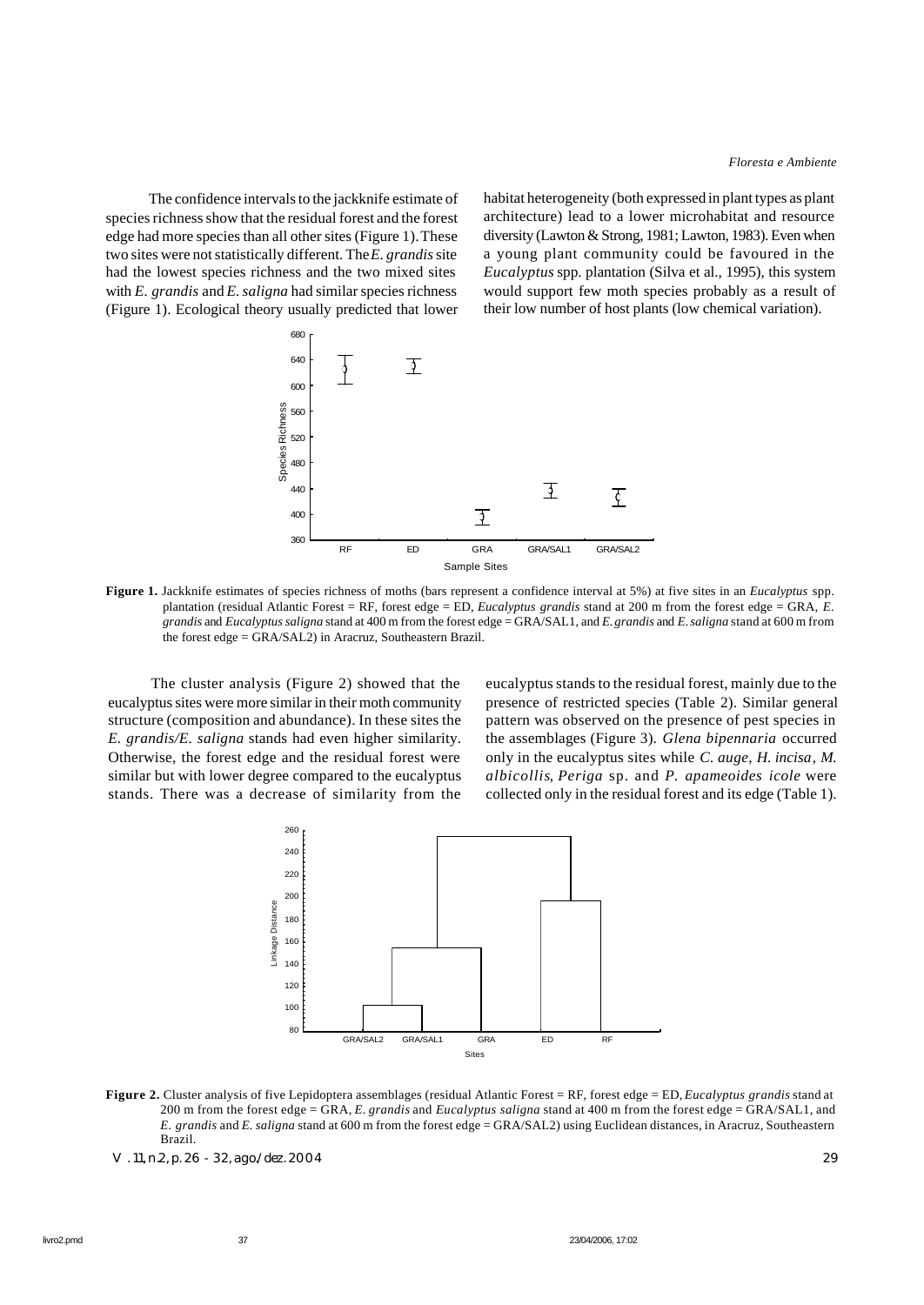

**Figure 3.** Cluster analysis of the pest species of five Lepidoptera assemblages (residual Atlantic Forest = RF, forest edge = ED, *Eucalyptus grandis* stand at 200 m from the forest edge = GRA*, E. grandis* and *Eucalyptus saligna* stand at 400 m from the forest edge = GRA/SAL1, and *E. grandis* and *E. saligna* stand at 600 m from the forest edge = GRA/SAL2) using euclidean distances, in Aracruz, Southeastern Brazil.

The low similarity between residual forest and forest edge was determined by the great number of restricted species. High structural and resource diversity in these systems could allow a great number of specialized species. Habitat heterogeneity usually lead to an increase in restricted species (Gaston & Lawton, 1990) and each plant group has their associated characteristic insects (Lawton & Schroder, 1977).

Preserved native areas intercalated with *Eucalyptus* spp. plantations were commonly suggested as important to decrease the pest moth species abundance as a result of the increased population of natural enemies (Bragança et al., 1998a, 1998b; Zanuncio et al., 1998). Assuming that natural enemy control of these pest species is effective, local abundance of the pest in a site distant from the residual forest will be a result of the relative spread capacity between the natural enemies and the moth pest. The balance of these forces could produce a great variety of distinct patterns in the abundance of moth species and in their species richness.

30 V. 11, n.2, p. 26 - 32, ago./dez. 2004 If we considered only the dispersing capacity of the moth species we would expect a decrease in their species richness in the eucalyptus area with increasing distance from the residual forest. This hypothesis was not supported

by our data. This result could be due to the presence of another area of 300 meters from the GRA/SAL2 site that could be a source of these insects which colonized the eucalyptus area.

#### **CONCLUSION**

All analysis revealed the same general patterns in community structure in the five sites studied. Forest edge and residual forest had similar structure (measured by composition and abundance distribution), greatest (and similar) species richness and the highest level of restricted species. The eucalyptus sites had lower species richness, high similarity in structure and a low number of restricted species.

## **ACKNOWLEDGMENTS**

The authors are grateful to Aracruz Celulose S.A., Conselho Nacional de Desenvolvimento Científico e Tecnológico (CNPq), and Fundação de Amparo à Pesquisa do Estado de Minas Gerais (FAPEMIG) for financial support.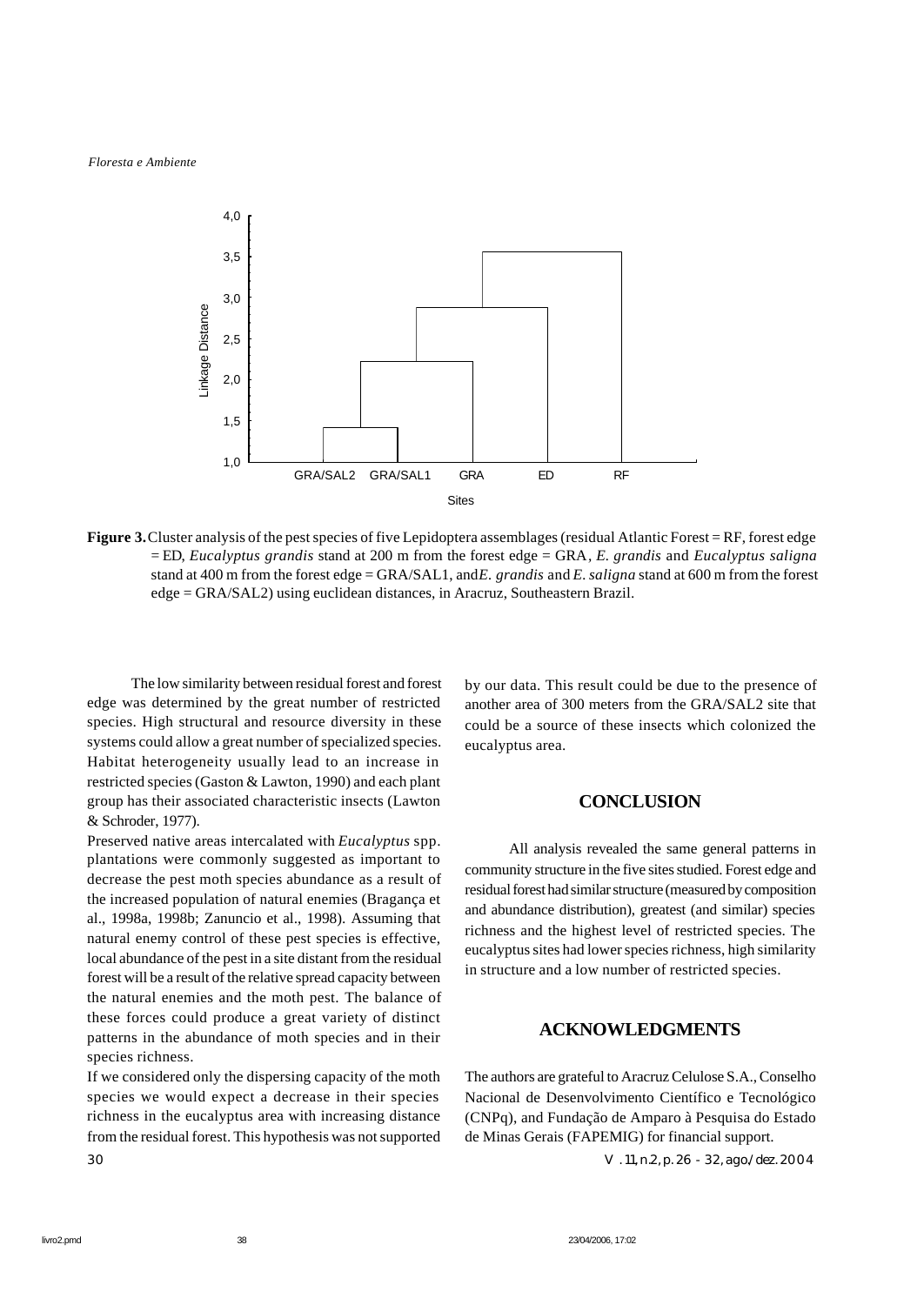### **REFERENCES**

ALTIERI, M.A.; LETOURNEAU, D.K. Vegetational diversity and insect outbreaks. **CRC Critical Reviews in Plant Sciences**, Boca Raton, v.2, p.131-169, 1984.

ALTIERI, M.A.; CURE, J.R.; GARCIA, M.A. The role and enhancement of parasitic Hymenoptera biodiversity in agroecosystems. In: LaSALLE, J.; GAULD, I.D. (Ed.) **Hymenoptera and biodiversity**. London: CAB International, 1993. p.257-275.

ANDOW, D.A. Vegetational diversity and arthropod population response. **Annual Review of Entomology**, Palo Alto, v.36, p.561-586, 1991.

BAKER, R.R.; SADOVY, Y. The distance and nature of the light-trap response of moths. **Nature**, Hampshire, v.276, p.818-821, 1978.

BRAGANÇA, M.A.L.; DeSOUZA, O.; ZANUNCIO, J.C. Environmental heterogeneity as a strategy for pest management in *Eucalyptus* plantations. **Forest Ecology and Management**, Wageningen, v.102, p.9-12, 1998a.

BRAGANÇA, M.A.L.; ZANUNCIO, J.C.; PICANÇO, M.; LARANJEIRO, A.J. Effects of environmental heterogeneity on Lepidoptera and Hymenoptera populations in *Eucalyptus* plantations in Brazil. **Forest Ecology and Management**, Wageningen, v.103, p.287-292, 1998b.

CAMARGO, J.L.C.; KAPOS, V. Complex edge effects on soil moisture and microclimate in Central Amazonian forest. **Journal of Tropical Ecology**, Cambridge, v.11, p.205-221, 1995.

CHEN, J.; SAUNDERS, S.C.; CROW, T.R.; NAIMAN, R.J.; BROSOFSKE, K.D.; MROZ, G.D.; BROOKSHIRE, B.L.; FRANKLIN, J.F. Microclimate in forest ecosystem and landscape ecology. **BioScience**, Washington, v.49, p.288-297, 1999.

COLWELL, R.K.; CODDINGTON, J.A. Estimating terrestrial biodiversity through extrapolation. **Philosophical Transactions of the Royal Society (Series B**), London, v.345, p.101-118, 1994.

V. 11, n.2, p. 26 - 32, ago./dez. 2004 31

FREITAS, F.A.; ZANUNCIO, T.V.; ZANUNCIO, J.C.; BRAGANÇA, M.A.L.; PEREIRA, J.M.M. Similaridade e abundância de Hymenoptera inimigos naturais em plantios de eucalipto e em área de vegetação nativa. **Floresta e Ambiente**, Rio de Janeiro, v.9, p.145-152, 2002.

GASTON, K.J.; LAWTON, J.H. Effects of scale and habitat on the relationship between regional distribution and local abundance. **Oikos**, Lund, v.58, p.329-335, 1990.

HELTSHE, J.F.; FORRESTER, N.E. Estimating species richness using the jackknife procedure. **Biometrics**, Arlington, v.39, p.1-11, 1983.

LAWTON, J.H. Plant architecture and the diversity of phytophagous insects. **Annual Review of Entomology**, Palo Alto, v.28, p.23-39, 1983.

LAWTON, J.H.; SCHRODER, D. Effects of plant type, size of geographical range and taxonomic isolation on number of insect species associated with British plants. **Nature**, Hampshire, v.165, p.137-140, 1977.

LAWTON, J.H.; STRONG, D.R.JR. Community patterns and competition in folivorous insects. **American Naturalist**, Chicago, v.118, p.317-338, 1981.

LUDWIG, J.A.; REYNOLDS, J.F. **Statistical ecology: a primer on methods and computing**. New York: John Wiley & Sons, 1988. 333p.

MANLY, B.F.J. **Randomization and Monte Carlo methods in biology**. London: Chapman and Hall, 1991.

MANLY, B.F.J. **Multivariate statistical methods: a primer**. London: Chapman and Hall, 1994.

SILVA, M.C.JR; SCARANO, F.R.; CARDEL, F.S. Regeneration of an Atlantic forest formation in the understorey of a *Eucalyptus grandis* plantation in South-Eastern Brazil. **Journal of Tropical Ecology**, Cambridge, v.11, p.147-152, 1995.

ZANUNCIO, J.C.; MEZZOMO, J.A.; GUEDES, R.N.C.; OLIVEIRA, A.C. Influence of strips of native vegetation on Lepidoptera associated with *Eucalyptus cloeziana* in Brazil. **Forest Ecology and Management**, Wageningen, v.108, p.85-90, 1998.